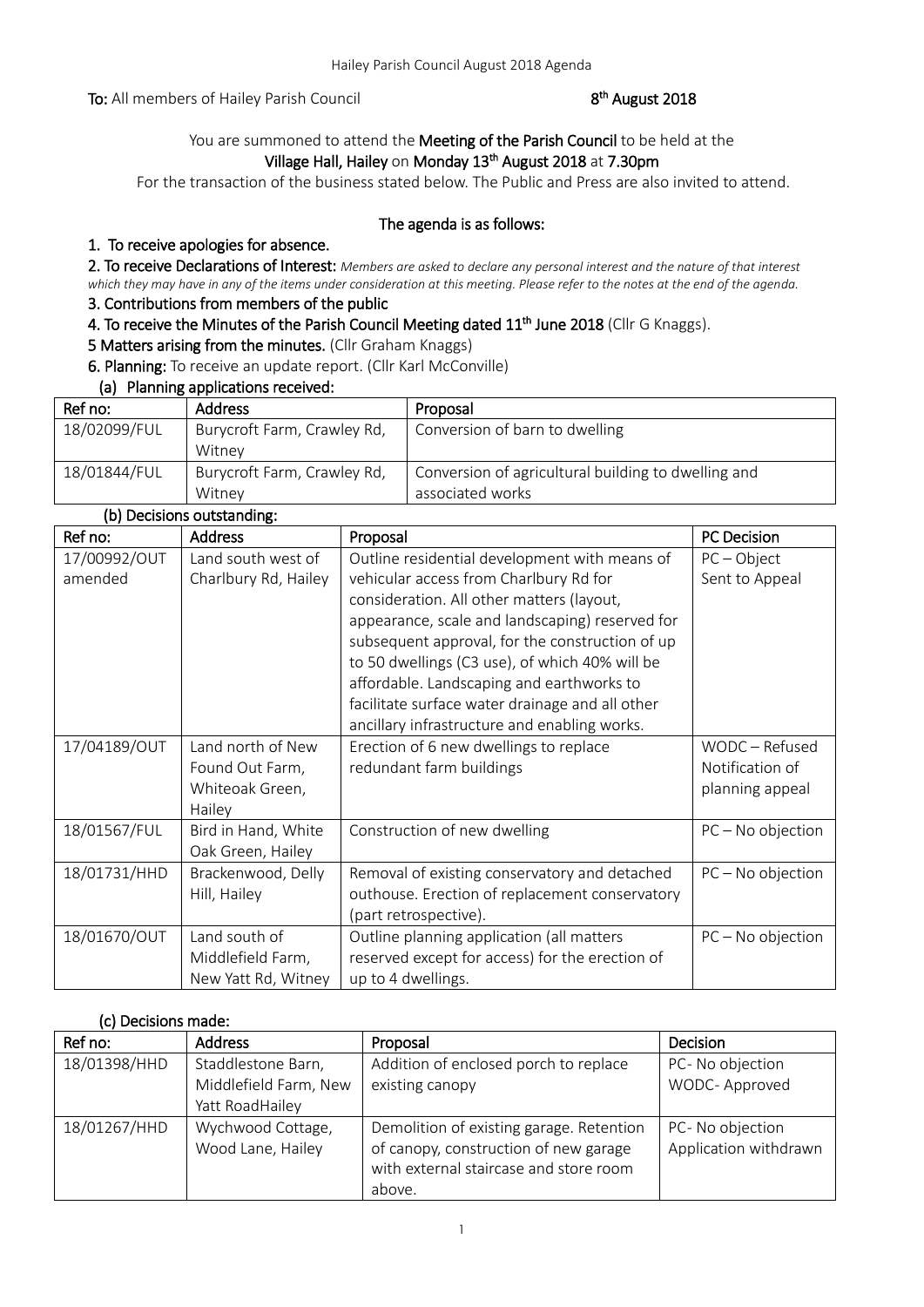# (d) To consider terms of reference for planning committee

# 7. Finances:

#### (a) Payments received:

| <b>WODC</b>                                | Interest on Temporary Loan          | £10.00  |
|--------------------------------------------|-------------------------------------|---------|
| Mrs Matthews                               | Memorial stone fee                  | £136.00 |
| <b>RGR Memorials</b>                       | Memorial stone fee                  | £136.00 |
| (b)Accounts for authorisation and payment: |                                     |         |
| Lisa Wilkinson                             | Clerk's July net salary             | £504.43 |
|                                            | Expenses/Allowance                  | £27.07  |
|                                            | Total:                              | £531.50 |
| <b>Nest</b>                                | Clerk's pension                     | £22.90  |
| Churches Fire                              | Maintenance of fire extinguisher    | £37.07  |
| <b>Banbury Turf</b>                        | Playbark for playground             | £78.00  |
| Calvert McGibbon                           | Repay for printing of footpath maps | £2.00   |
| Playsafety Ltd                             | ROSPA Inspection report             | £214.20 |
| Ubico                                      | Removal of waste from Spicers Lane  | £76.51  |
| I.Godfrey                                  | Upkeep of gate at allotments        | £60.00  |

(c)Hailey Parish Council bank balance to 31 July 2018

| Unity Trust Current Account | £35.204.90 |
|-----------------------------|------------|
| Unity Trust Deposit account | £96.66     |

(d) To resolve to add Gavin Hyatt to the bank mandate

(e) To consider request from Hailey FC to use their budgeted monies from the PC to purchase a line marker

(f) To consider pay rise for clerk following completion of CiLCA qualification (as per contract)

(g) To consider estimates received for installation of middle post at recreation ground and to resolve which estimate to accept

### 8. Dates of Parish Council meetings for 2018-19:

| 10 <sup>th</sup> September 2018 | And Joan Smith Educational Charity meeting |
|---------------------------------|--------------------------------------------|
| 8 <sup>th</sup> October 2018    |                                            |
| 12 <sup>th</sup> November 2018  |                                            |
| 10 <sup>th</sup> December 2018  | And Joan Smith Educational Charity meeting |
| 14 <sup>th</sup> January 2019   |                                            |
| 11 <sup>th</sup> February       |                                            |
| 11 <sup>th</sup> March 2019     | And Joan Smith Educational Charity meeting |

# Clerk to the Council

### Lisa Wilkinson

*(i) Any member arriving after the start of the meeting is asked to declare personal interests as necessary as soon as practicable after their arrival even if the item in question has been considered. (ii) With the exception of the circumstances listed in paragraph 9(2) of the Local Code of Conduct for Members, a Member with a personal interest also has a prejudicial interest if it is one which a Member of the public with knowledge of the relevant facts would reasonably regard as so significant that it is likely to prejudice the Member's judgement of the public interest. In such circumstances, the Member must withdraw from the meeting room, and should inform the Chairman accordingly.*

*(iii)* It is not practical to offer detailed advice during the meeting on whether or not a personal interest should be declared or whether a personal *interest should also be regarded as prejudicial.*